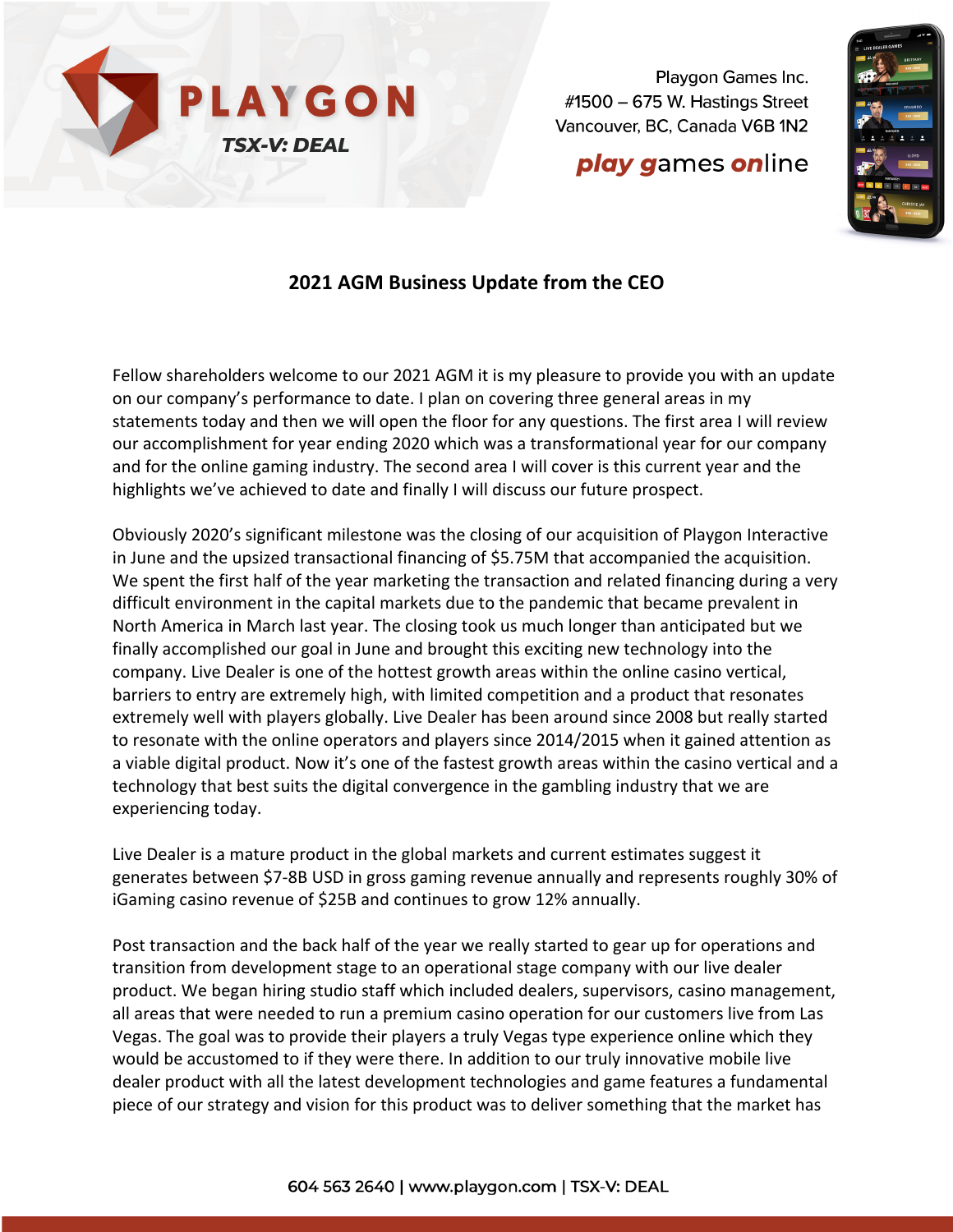

## **play games online**



not seen before both technically and operationally. I believe we have accomplished that, and the market is validating our vision

In addition to all the operational staff, we added to our C suite with the addition of Steve Baker as our COO and Harry Nijjar as our new CFO. Seasoned executives who have the skill set to Shepard the growth that we are experiencing today. They have both made a material impact operationally and are a welcome addition to the company.

In the fall last year, we opened the studio for a soft launch period to train the staff and test everything in a live environment around the global and to demo the live product to a variety of online operators and we received overwhelming response from some of the biggest gaming brands globally. The feedback was phenomenal so much so we decided to expand the table footprint in our studio so we could, when needed, expand the studio to 25 tables. This was a decision we made to make sure we have the table expansion capability once our businesses started to scale. In hindsight this was a prudent decision because now we have the option to expand when required when room liquidity warrants.

During this time, we introduced all our live dealer content including our proprietary game Tiger Bonus Baccarat which has turned out to be very popular with players. By the end of the year, we secured or first few licensing deals in Europe and South Africa even before we received our licensing requirements in Malta which eventually came early in 2021.

The pandemic has delivered operational challenges we had to deal with in all areas of our operation. There were many delays we had to work through which were underestimated or unplanned as we strived towards live status after closing our transaction. Areas most effected were HR, equipment acquisition, construction, IT support and licensing. All these things led to delays that were beyond our control and inevitably led to the delays in getting our customers integrated and live in a timely fashion. The irony of the pandemic caused delays that effected most businesses operationally and economically it also precipitated a movement to digital which is unprecedented in the online gaming industry. It is my view this convergence will continue for the foreseeable future and our timing with this product could not be timelier.

Moving forward to 2021 and some of the highlights we have experienced so far this year. By far the biggest milestone is the approval of our Class one MGA license in March which cleared the path to start launching our customers and of course the actual live production launch in May of this year. All things considered we ended up being about 6 months late from what we originally planned but now that we are up operator feedback has been positive, player traction is growing, and momentum is building every month. We continue to see increasing operator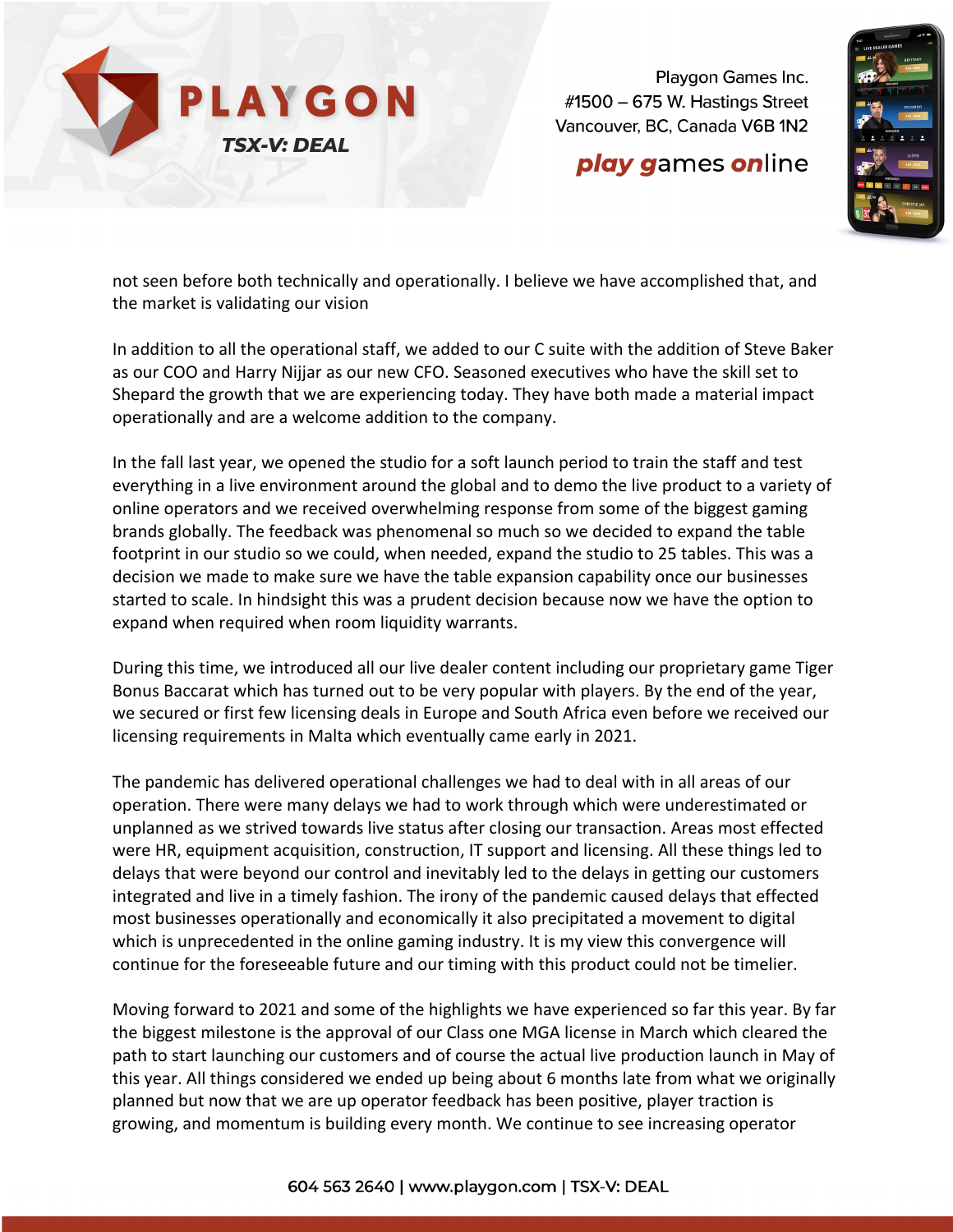

## **play games online**



commitments through the aggregator clients we have signed up and our direct and indirect sales and marketing efforts are working.

In addition to the positive momentum, we are seeing in the market for our product we were pleased to sign another top tier aggregator client in Sold Gaming which has just become a Bally's brand after completing a \$2.7B transaction to purchase its parent Gamesys Group. This relationship could potentially lead to some exciting opportunities down the road outside of onboarding some of their tier one operator accounts that they currently service. We just went live with 4 of their operator accounts and have a healthy que of more operators interested in our product.

Despite the delays we have accomplished a lot in the last 14 months which include being recognized by the TSX as a top preforming venture 50 company in the technology category. As of today, we have 80 full time employees and consultants that work for our company. We have 20 operator accounts live through direct and indirect integration through our aggregator clients. In addition, we have 15 further operator commitments at various stages of integration and testing that we continue to work towards onboarding, and plenty of opportunities in the pipeline. Player liquidity continues to grow in our studio, bet spots and betting turnover continue to raise as we bring new operator accounts online. The beautiful thing about our business model is we have no player acquisition costs and as our product continues to garner traction by both operators and players our business is scaling fast.

Looking toward the balance of the year we expect to achieve the following milestones:

- Expand our table count to 25 by year end
- Continue to grow our customer base
- Establish and announce a US market strategy
- Establish meaningful revenue growth
- Pursue strategic and synergistic M&A opportunities

I've just spent the last week at the global gaming expo in Las Vegas and home to our truly innovative and unique live dealer studio, showcasing our product and studio to some of the biggest US gaming brands, operators, and aggregators in our business. I can honestly report that the trip was a huge success and there should be plenty of opportunities I hope to announce soon. I have never been more excited about our product offering and what the future holds for our company. Globally our industry is mature and expanding at an accelerated rate. This year GGR is projected to reach \$72B USD and grow to \$112B by 2025 this represents a compound annual growth rate of 12.3% which is phenomenal. In North America we are in the